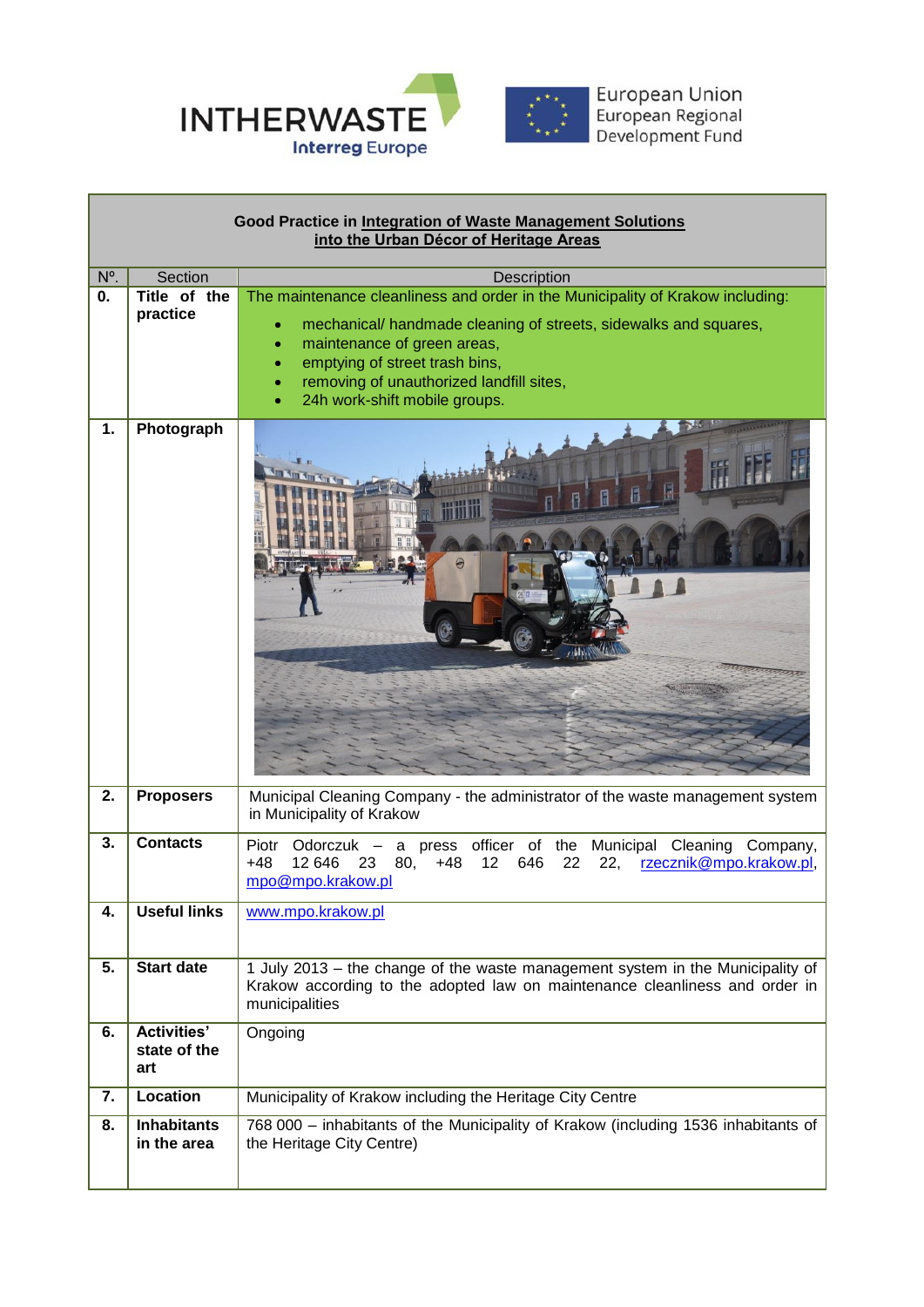

European Union<br>European Regional<br>Development Fund

| 9.  | <b>Description of the practice</b>                                                                                                                                                                                                                                                                                                                                                                                                                                                                                                                                                                                                                                                                                                                                                                                                                                                                                                                                                                                                                                                                                                                                                                                                                                                                                                                                                                                                                |  |  |  |
|-----|---------------------------------------------------------------------------------------------------------------------------------------------------------------------------------------------------------------------------------------------------------------------------------------------------------------------------------------------------------------------------------------------------------------------------------------------------------------------------------------------------------------------------------------------------------------------------------------------------------------------------------------------------------------------------------------------------------------------------------------------------------------------------------------------------------------------------------------------------------------------------------------------------------------------------------------------------------------------------------------------------------------------------------------------------------------------------------------------------------------------------------------------------------------------------------------------------------------------------------------------------------------------------------------------------------------------------------------------------------------------------------------------------------------------------------------------------|--|--|--|
|     | Origin:                                                                                                                                                                                                                                                                                                                                                                                                                                                                                                                                                                                                                                                                                                                                                                                                                                                                                                                                                                                                                                                                                                                                                                                                                                                                                                                                                                                                                                           |  |  |  |
|     | In order to organize a new waste management system, Krakow City Council entrusted the Municipal<br>Cleaning Company with an obligatory own task of the maintenance cleanliness and order in the<br>Municipality of Krakow. Krakow is an academic and tourist centre. Different events often take place<br>in the city centre, which cause increased demand for this kind of work especially in culturally valuable<br>places.                                                                                                                                                                                                                                                                                                                                                                                                                                                                                                                                                                                                                                                                                                                                                                                                                                                                                                                                                                                                                     |  |  |  |
|     | Development and Timescale:                                                                                                                                                                                                                                                                                                                                                                                                                                                                                                                                                                                                                                                                                                                                                                                                                                                                                                                                                                                                                                                                                                                                                                                                                                                                                                                                                                                                                        |  |  |  |
|     | The service is provided by the administrator of the waste management system in the Municipality<br>of Krakow - Municipal Cleaning Company. The obligation related to the maintenance cleanliness and<br>order is the result of the agreement between the Municipal Cleaning Company and Municipality<br>of Krakow. The company has got technical vehicles, which are adjusted to various kind of activities<br>such as: the mechanical/ manual cleaning of squares and streets, cleaning of green spaces,<br>emptying of trash bins and removing of unauthorized landfill sites. The Municipal Cleaning Company<br>realizes the services according to schedule. The average frequency of the services is 1 to 2 times<br>a day. Additionally, the Municipal Cleaning Company ensures the maintenance cleanliness and order<br>in the Heritage City Centre with 24 hours intervention work in a shift system. Service's development<br>constantly evolves. Currently the employees of the Municipal Cleaning Company has been testing<br>the innovative electric vacuum cleaner removing a dust and small waste. Additionally the Municipality<br>Cleaning Company has a control room which serves coordination of maintenance cleanliness and<br>order in city and receives the intervention notifications about irregularity 24 h/day. The role of Krakow<br>is control a proper execution of the services, the city also bears the costs of it. |  |  |  |
|     | Factors involved:                                                                                                                                                                                                                                                                                                                                                                                                                                                                                                                                                                                                                                                                                                                                                                                                                                                                                                                                                                                                                                                                                                                                                                                                                                                                                                                                                                                                                                 |  |  |  |
|     | The service is provided by the Municipal Service Company (about 300 employees)                                                                                                                                                                                                                                                                                                                                                                                                                                                                                                                                                                                                                                                                                                                                                                                                                                                                                                                                                                                                                                                                                                                                                                                                                                                                                                                                                                    |  |  |  |
|     | Legal framework:                                                                                                                                                                                                                                                                                                                                                                                                                                                                                                                                                                                                                                                                                                                                                                                                                                                                                                                                                                                                                                                                                                                                                                                                                                                                                                                                                                                                                                  |  |  |  |
|     | The legal framework related to the maintenance cleanliness and order in the Municipality of Krakow<br>includes: the law on the maintenance cleanliness and order in municipalities and the acts of local<br>law established by the Krakow City Council.                                                                                                                                                                                                                                                                                                                                                                                                                                                                                                                                                                                                                                                                                                                                                                                                                                                                                                                                                                                                                                                                                                                                                                                           |  |  |  |
|     | Financial framework:                                                                                                                                                                                                                                                                                                                                                                                                                                                                                                                                                                                                                                                                                                                                                                                                                                                                                                                                                                                                                                                                                                                                                                                                                                                                                                                                                                                                                              |  |  |  |
|     | A budget for the maintenance cleanliness and order was planned for 2017 in the amount<br>of 64 468 000 PLN (~14 500 000 EUR). The cost of service for the Heritage City Centre is about<br>20% of all budget.                                                                                                                                                                                                                                                                                                                                                                                                                                                                                                                                                                                                                                                                                                                                                                                                                                                                                                                                                                                                                                                                                                                                                                                                                                     |  |  |  |
|     | Use degree:                                                                                                                                                                                                                                                                                                                                                                                                                                                                                                                                                                                                                                                                                                                                                                                                                                                                                                                                                                                                                                                                                                                                                                                                                                                                                                                                                                                                                                       |  |  |  |
|     | 768 000 - inhabitants of the Municipality of Krakow (including 1536 inhabitants of the Heritage City<br>Centre)                                                                                                                                                                                                                                                                                                                                                                                                                                                                                                                                                                                                                                                                                                                                                                                                                                                                                                                                                                                                                                                                                                                                                                                                                                                                                                                                   |  |  |  |
| 10. | <b>Results</b>                                                                                                                                                                                                                                                                                                                                                                                                                                                                                                                                                                                                                                                                                                                                                                                                                                                                                                                                                                                                                                                                                                                                                                                                                                                                                                                                                                                                                                    |  |  |  |
|     | Proven results (through indicators) and possible success factors:                                                                                                                                                                                                                                                                                                                                                                                                                                                                                                                                                                                                                                                                                                                                                                                                                                                                                                                                                                                                                                                                                                                                                                                                                                                                                                                                                                                 |  |  |  |
|     | According to the latest poll connected with the inhabitants' satisfaction about the maintenance<br>cleanliness and order in the Heritage City Centre, 75,2% respondents considered Krakow as a very<br>clean city.                                                                                                                                                                                                                                                                                                                                                                                                                                                                                                                                                                                                                                                                                                                                                                                                                                                                                                                                                                                                                                                                                                                                                                                                                                |  |  |  |